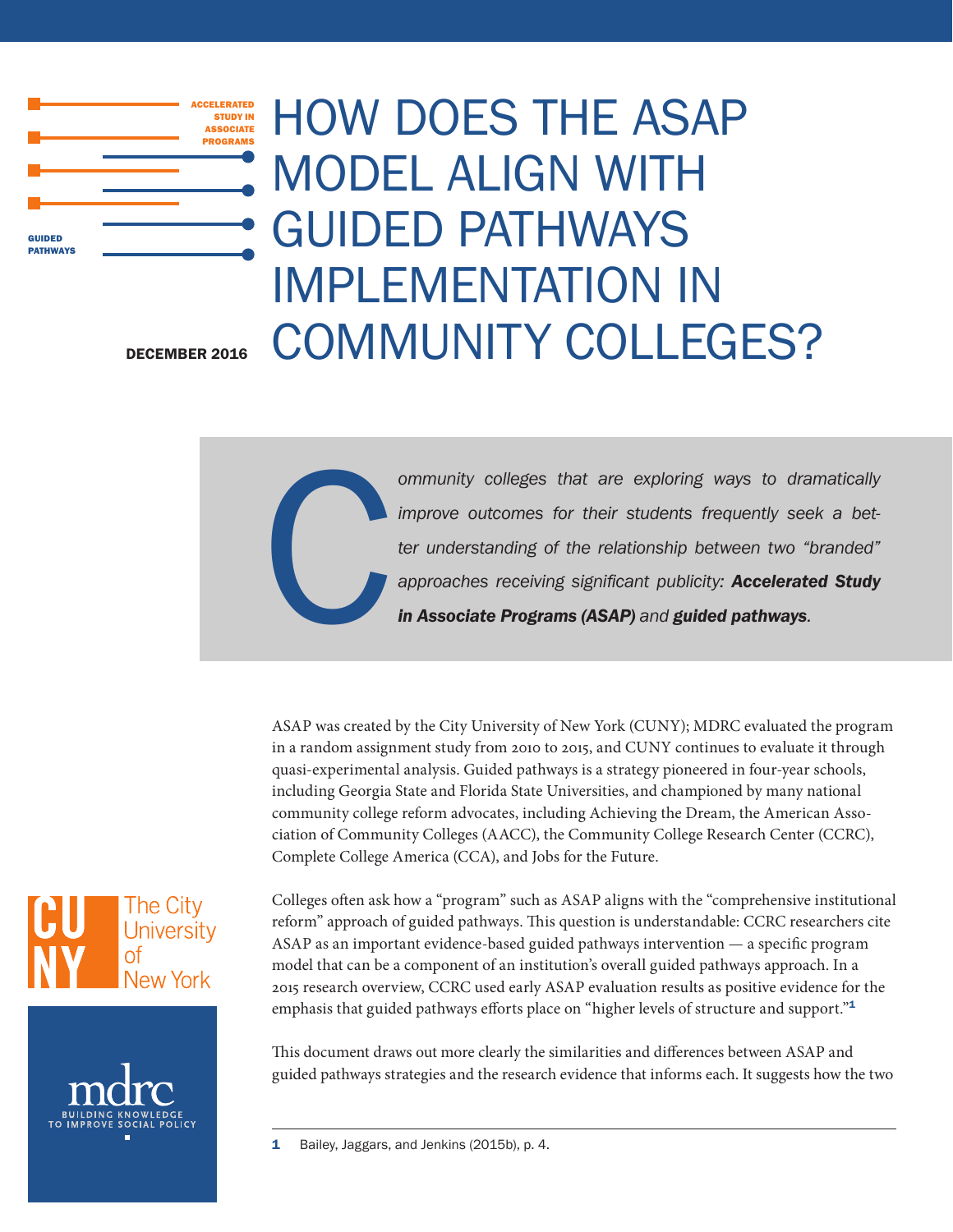*At a high level, ASAP and guided pathways have similar perspectives, but there are important differences.*

> might be aligned in community colleges seeking to dramatically improve student outcomes.

Both guided pathways and ASAP are designed to significantly increase community college degree completion. At a high level, they have similar perspectives, rooted in a common understanding of the following factors:

- AN EMPIRICAL REALITY: low completion rates at the nation's community colleges
- A CRITIQUE OF CURRENT COMMUNITY COLLEGE PRIORITIES: too little emphasis on structure, acceleration, outcome-focused student support, and completion
- AN APPROACH TO IMPROVING OUTCOMES: the need for integrated, comprehensive institutional reform efforts that make the path to completion more transparent to students and provide a structure and set of support services that help more students succeed

At the same time, though, there are important differences between ASAP and guided pathways. ASAP is a specific program model with required components. Its components and costs are known; its positive impact on particular student groups has been proven. Guided pathways is a broad approach to institutional reform based on a distillation of several decades of research. However, the framework represented by guided pathways is relatively new and has not been evaluated. Rather, the framework provides a set of principles and practices that a college can embrace as a map for

institution-wide redesign of basic procedures and policies. According to CCRC's Davis Jenkins, ASAP is a *best practice* identified through rigorous research while guided pathways suggests a set of *best process* principles identified through organizational and behavioral science combined with early lessons from several colleges that have launched large-scale implementation.<sup>2</sup> Guided pathways advocates do not specify a model with required elements, preferring to give colleges a framework and set of design principles for reform.

In addition, ASAP and guided pathways differ in important ways on two key questions: (1) which aspects of the community college experience are most important to change, and (2) what bundle of institutional interventions is most likely to dramatically improve success rates for low-income students.

This document begins with a description of similarities and differences between ASAP and guided pathways and then summarizes the research base for each. The document presents an approach for institutions to reconcile and align the ASAP model with a guided pathways framework for change. The final section addresses what is known about the costs of implementing both ASAP and guided pathways.

# PROBLEM DEFINITIONS AND THEORIES OF CHANGE

## ASAP

ASAP targets three challenges faced by community college students that stand in the way of persistence and completion, particularly among lowincome students:

**2** Jenkins (2014).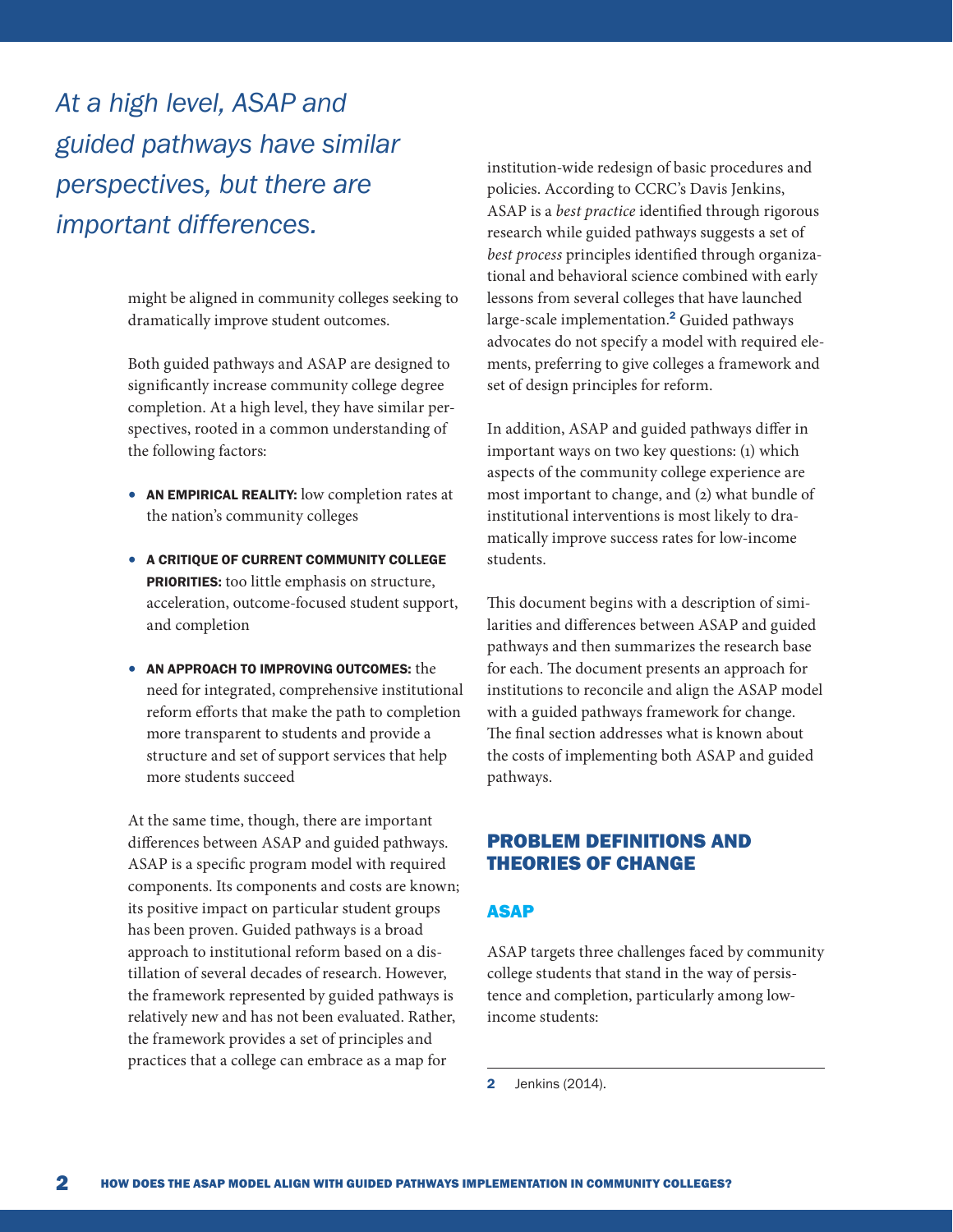- FINANCIAL BURDENS: the unmet need, after financial aid, to cover the costs of tuition, books, and transportation
- INADEQUATE SUPPORT: limited advisement for students on program and course selection and on career choice; underemphasis on academic catch-up and tutoring; scarce resources to help students improve nonacademic soft skills
- ACADEMIC UNDERPREPAREDNESS: the high percentage of students requiring developmental (remedial) courses and the difficulty these students have mastering basic skills and moving quickly to earn credentials

ASAP is designed to help community college students at risk of not completing a credential, particularly low-income students. Eligibility criteria target students who receive a federal Pell grant or have family income within 200 percent of the federal poverty guidelines.<sup>3</sup> ASAP serves students who are college-ready and those with one or two developmental course needs. The academically underprepared population overlaps significantly with the low-income student population in CUNY and in two-year colleges nationally.<sup>4</sup>

- **3** CUNY's recent expansion of ASAP has opened the program to include students who do not receive financial aid. All students must still apply for federal and state financial aid in order to be part of ASAP. Only students who receive financial aid and have a gap need between need-based aid (federal Pell Grants and New York State Tuition Assistance Program) and their tuition and fees are eligible to receive an ASAP tuition waiver to cover the gap need. All ASAP students receive MetroCards and textbook support. Today, about 75 percent of ASAP students are Pell-eligible, indicating that the program still predominantly serves low-income students.
- 4 See Boykin and Prince (2015) for more information on the ASAP model and student population.

ASAP's reform priorities are built on CUNY's analysis of the challenges students face and on interventions that have a rigorous evidence base:

- INTRUSIVE ADVISING: Because students traditionally get limited advice about how to choose from a bewildering array of courses and programs once they enroll in community college, ASAP provides students with mandatory, comprehensive, proactive advising — often called "intrusive" advising — from a staff member with a relatively small, ASAP-only caseload (80 students in the initial model and now closer to 150), as well as career development assistance from a dedicated ASAP staff member.
- ACCELERATION: Because students who move quickly to fulfill program requirements are more likely to complete their degrees, ASAP requires students to enroll full time and imparts to students early and often the expectation that they graduate within three years.
- FINANCIAL SUPPORT: Because financial insecurity reduces students' ability to attend full time and to persist in school when life throws them a curve, ASAP provides additional support to cover any tuition and fees gap after financial aid each fall and spring. The program also provides textbook vouchers at the beginning of each semester, tuition coverage for summer and winter sessions, and a monthly incentive in the form of transportation assistance (in New York City, the coveted unlimited MetroCard that allows students to travel to work, school, home, and other responsibilities as needed).
- ACADEMIC SUPPORT: Because academic underpreparedness threatens students' ability to advance in a credit program toward efficient completion, ASAP encourages students to take any needed developmental courses early, offers group advisement that covers topics such as goal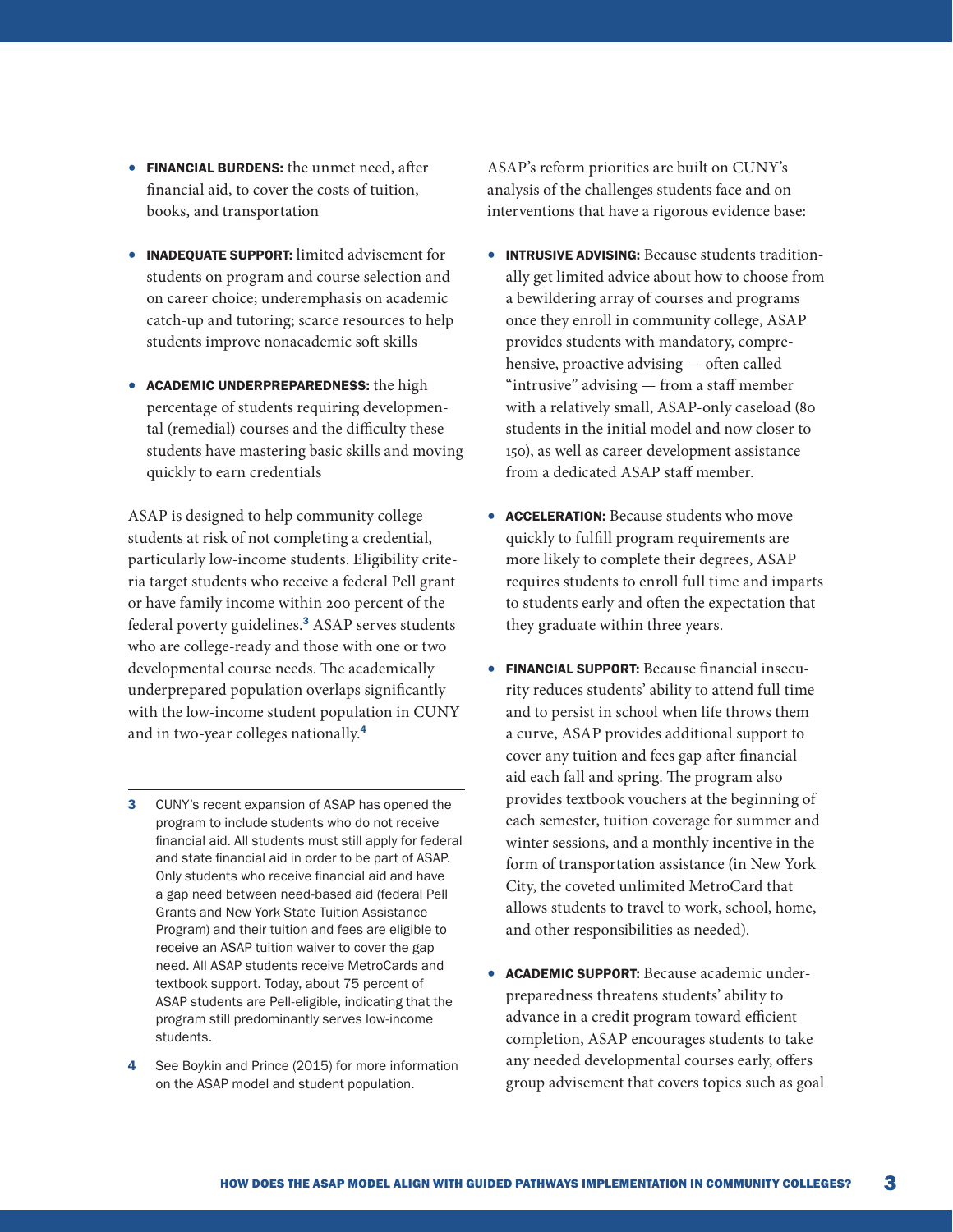setting and study skills, and requires students to attend tutoring while in developmental courses or on academic probation.

• DATA FOR IMPROVEMENT: To reinforce program components and promote continuous improvement, the ASAP program staff collects extensive data on student participation and outcomes, as well as on key implementation milestones.

ASAP does not target curriculum redesign: Course choices are more structured and better supported for ASAP students than for the typical community college student, but ASAP designers chose to make a priority of reforms external to the classroom, rather than curricular or instructional reforms.

## Guided Pathways

For CCRC, "the idea behind guided pathways is straightforward":

College students are more likely to complete a degree in a timely fashion if they choose a program and develop an academic plan early on, have a clear road map of the courses they need to take to complete a credential, and receive guidance and support to help them stay on plan.<sup>5</sup>

The primary challenge from the guided pathways perspective is the combination of too many course and program options and too little guidance — the "cafeteria" or "self-service" model of the American college — which contributes to students meandering through college and failing to persist to timely completion. The alternative that guided pathways advocates propose is an integrated, institution-wide strategy built around clear, educationally coherent program maps — which include

specific course sequences, progress milestones, and learning outcomes — aligned with what will be expected of graduates in the workplace or in further education.<sup>6</sup>

For proponents of guided pathways, the most important conceptual and institutional shift is from encouraging students to take the right *courses* to making it more likely that they will enroll and succeed in the right *program*. In the conclusion to *Redesigning America's Community Colleges*, Tom Bailey, Shanna Smith Jaggars, and Davis Jenkins summarize their view:

We have argued that instead of expecting students to find their own way through college, colleges need to create clear, educationally coherent program pathways that are aligned with students' end goals, help students explore and select a pathway of interest, and track and support students' progress along their chosen pathway.<sup>7</sup>

Given this perspective, the guided pathways approach emphasizes components that overlap with, but are somewhat different from, those of ASAP:

• PROGRAM STREAMLINING AND DEFINITION: Clear pathways that are backward-mapped from completion are at the heart of efforts to redefine and streamline credential programs, along with support that enables and pushes students to select a program and pathway early and to enroll in it full time. Specific reforms include degree maps developed by faculty members that specify course sequences and clearly define the learning outcomes for the programs of study; required enrollment in one's first or second semester in

<sup>6</sup> See Community College Research Center and the AACC Pathways Project (2016) for more information.

<sup>5</sup> Bailey, Jaggars, and Jenkins (2015b), p. 1.

<sup>7</sup> Bailey, Jaggars, and Jenkins (2015a), p. 199.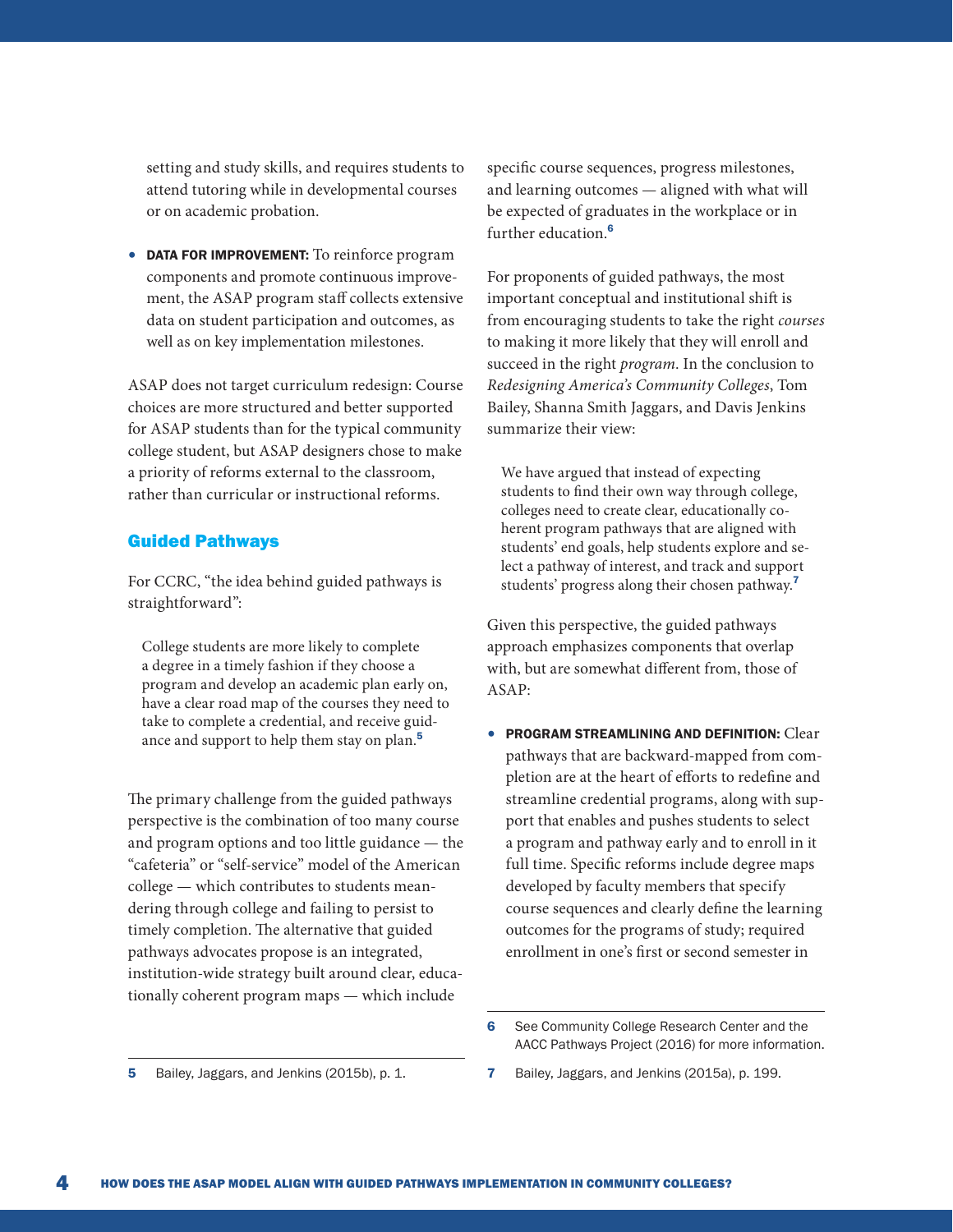a well-defined "exploratory" or "meta-" major in a broad field of interest (for example, health sciences or business); and ensuring the college offers courses in a coherent semester sequence that, when followed, leads to on-time completion.

- ON-RAMPS AND BASIC SKILLS MASTERY: Developmental education itself was not front-andcenter in early guided pathways formulations. The guided pathways model wants fewer students to take stand-alone prerequisite developmental education courses — representing a greater break from business as usual than ASAP, which emphasizes taking developmental requirements immediately and with adequate support in place. To create faster and better "on-ramps" to a college-level program of study, many colleges pursuing guided pathways reforms are turning to corequisite models championed by Complete College America, with basic skills taught in conjunction with critical college-level "gateway" courses in specific pathways.
- CURRICULUM AND INSTRUCTION: Bailey and his coauthors believe that the structural changes inherent in the guided pathways model demand corresponding instructional changes at the classroom level, replacing a traditional "knowledge transmission" model with one that focuses on building learning skills.<sup>8</sup> Improvements in curricular alignment with four-year colleges or workplace demands and pedagogies that emphasize project- and competency-based instruction are seen as critical to ensuring that students master skills they need to pursue further education or advance in the labor market.
- **TRANSFER POLICY:** The goal of aligning programs with requirements for further education and career advancement means that transfer policy and transfer agreements with four-year colleges and other schools are important parts of guided pathways strategy and reform. Links to feeder high schools and their programs of study are also important.
- TRACKING, FEEDBACK, AND SUPPORT: Like ASAP, guided pathways emphasizes the collection of accurate, real-time data and the provision of frequent feedback to students, instructors, and advisers, including early alerts that set in motion support services for struggling students.
- **POPULATION FOCUS:** The guided pathways approach is not promoted explicitly as a strategy for addressing the special needs of low-income and academically underprepared students. However, there is wide recognition among guided pathways advocates that these populations are at highest risk of failure when navigating the "cafeteria" model that characterizes most college offerings.

Guided pathways is described by Bailey and his CCRC colleagues as "a framework for higher education reform."<sup>9</sup> This may be the biggest difference between guided pathways and ASAP: Guided pathways is not a proven program model but rather a set of design principles intended to guide institutional reform and policy changes needed to support change on a significant scale over time.

It is too early to tell what guided pathways institutions will look like over time — and which variants will diffuse most broadly or have the strongest impacts on student outcomes. Because guided

8 Bailey, Jaggars, and Jenkins (2015a).

<sup>9</sup> Bailey, Jaggars, and Jenkins (2015a), p. 211.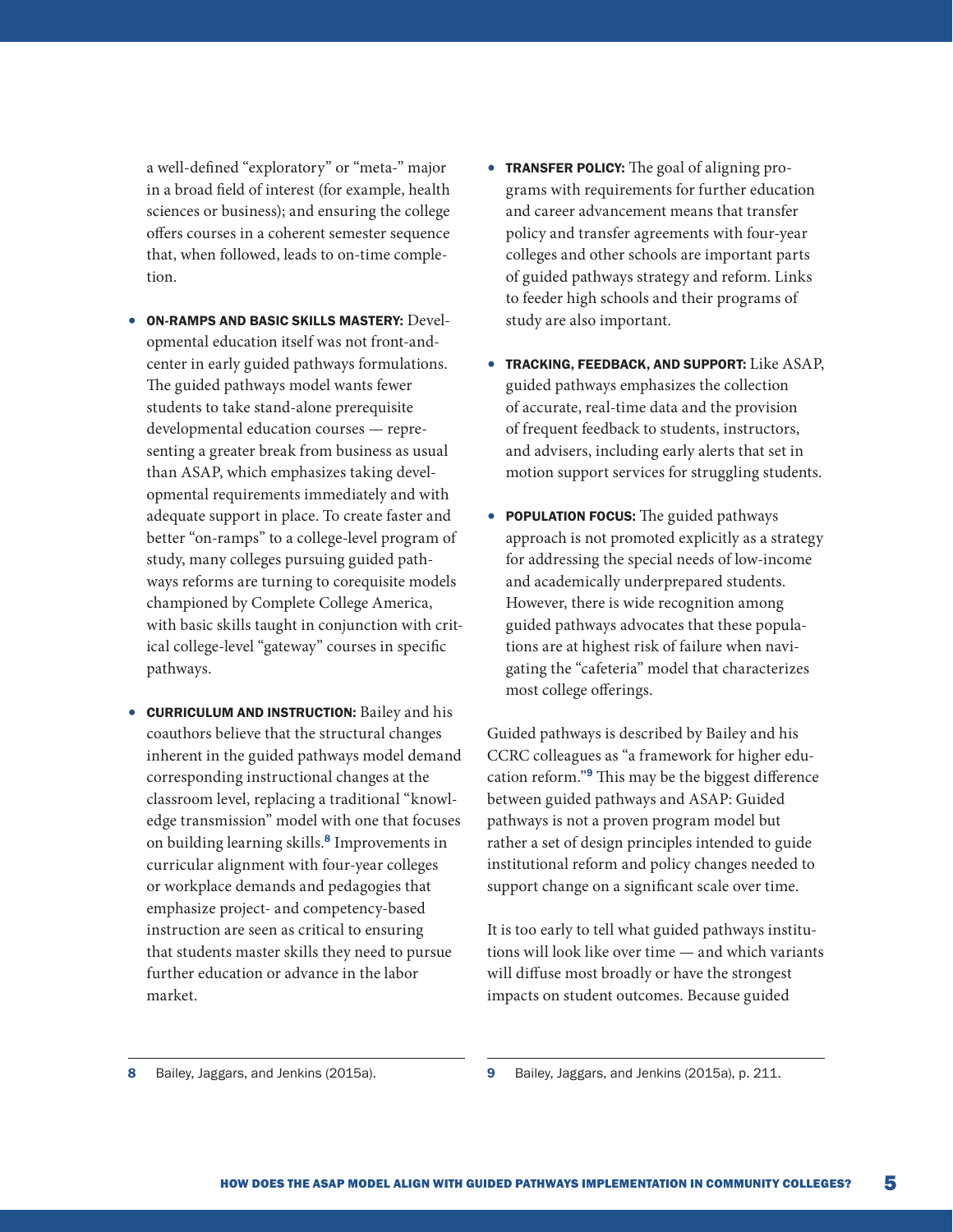pathways advocates the adoption of a range of research-informed principles rather than a specific model, implementing institutions are experimenting with diverse clusters of reforms.

The AACC Pathways Project, for example, is supporting 30 community colleges that have signed on to building guided pathways systems, focusing on four dimensions of student experience: (1) clarifying the paths to students' end goals, (2) helping students choose and enter a pathway, (3) helping students stay on their path, and (4) ensuring that students are getting the skills and knowledge needed to succeed in employment or further education in their chosen field. Unlike some earlier guided pathways frameworks, this formulation puts significant emphasis on ways to help lessprepared students move quickly and successfully into a program of study from "on-ramps" that strengthen program-relevant basic skills.<sup>10</sup>

Complete College America's Guided Pathways to Success (GPS) model, working with four states and the District of Columbia, has a somewhat different emphasis. CCA makes on-time completion a priority and is highly prescriptive in the model it expects GPS institutions to implement, requiring full-time enrollment in pathways where course sequences are clearly specified, excess credits are eliminated, and specific milestone courses must be completed by program enrollees each semester.<sup>11</sup>

# EVIDENCE BASE FOR ASAP AND GUIDED PATHWAYS

What is known about the outcomes for ASAP and guided pathways efforts in colleges around

11 Complete College America (2013).

the country? CUNY ASAP's impacts on student outcomes have been well researched. In contrast, as CCRC notes, "No rigorous research to date has been conducted on whether whole-college guided pathways reforms improve student outcomes."<sup>12</sup> Evidence brought to bear for guided pathways tends to focus on the power of individual components of the guided pathways approach, as well as early results from colleges implementing such reforms.

## ASAP

MDRC's three-year random assignment evaluation of ASAP, based on a sample of 900 students from two ASAP cohorts who entered with developmental needs, found that ASAP students outperformed the control group students with respect to persistence, credit accumulation, full-time enrollment, three-year graduation, and transfer to four-year colleges.<sup>13</sup>

- The three-year graduation rate was nearly double that of the control group students (40 percent for the study group versus 22 percent for the control group).
- At the end of the three-year study period, 25 percent of the ASAP students were enrolled in a four-year school (versus 17 percent of the control group).
- ASAP generated positive outcomes for all student subpopulations studied.

MDRC reports that ASAP's positive effects are the largest it has ever found in any of its evaluations of community college reform models.

- 12 Bailey, Jaggars, and David (2015b), p. 4.
- 13 Scrivener et al. (2015).

<sup>10</sup> Community College Research Center and the AACC Pathways Project (2016).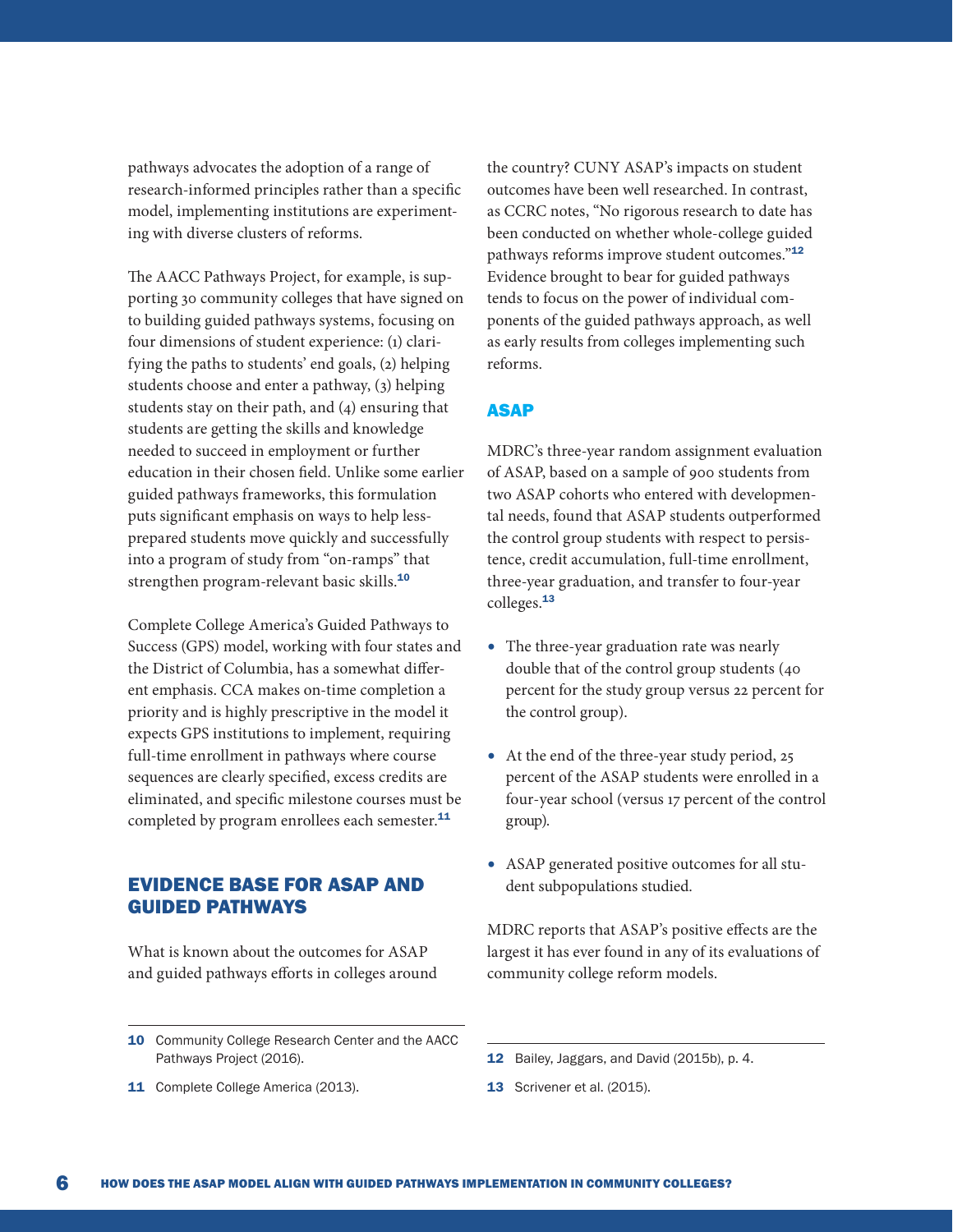CUNY's own ongoing evaluation of ASAP, using a quasi-experimental constructed comparison group design, found the following:<sup>14</sup>

- Across six cohorts, ASAP has an average threeyear graduation rate of 52 percent versus 27 percent for comparison group students.
- Students who start ASAP with developmental needs graduate at higher rates than the comparison group. After three years, 47 percent of ASAP students with developmental needs have graduated, compared with 22 percent of the non-ASAP students.
- ASAP's impact on graduation rates was found for all racial and ethnic subgroups and for those receiving Pell grants.

#### Guided Pathways

Because guided pathways has been designed as an approach to institution-wide reform, it would be difficult to implement a random assignment evaluation that could compare guided pathways student outcomes with those of nonparticipants and thereby demonstrate that guided pathways caused the outcomes. Given this constraint, the supporting evidence for guided pathways is of three types: high-level evidence from organizational, behavioral, and cognitive science that supports its design principles; evaluation evidence from higher education institutions that have implemented particular components of guided pathways; and lessons from colleges that are in the early stages of large-scale implementation, such as City Colleges of Chicago, Queensborough Community College, and Florida State University.

Proponents of guided pathways point to the research literature outside higher education (for example, from primary and secondary education and from behavioral and management science) that supports the strategy's core design principles: the importance of simplified choices and ongoing reminders and feedback in promoting desired behaviors; the positive influence of curricular coherence on student learning gains; and the power of aligning organization-wide practices in pursuit of clearly measurable goals.

As noted above, CCRC cites ASAP outcomes as evidence of the importance of higher levels of structure and support in college, a key guided pathways design element. Findings from quasiexperimental research on the state of Washington's I-BEST program, which helps adult basic skills students earn certificates in postsecondary career and technical education programs, are cited to support another design element, the integration of basic skills instruction with college-level technical skill instruction, as well as program designs that enroll students in a whole-program schedule of prescribed courses. Additional CCRC research using data from a single state finding "a strong correlation between early program entry and degree completion or transfer" is also highlighted. In this study, more than half the students who entered a program of study in their first year earned a credential or transferred within five years; for students who waited until the third year to enroll in a specific program, the success rate was only around 20 percent.<sup>15</sup>

Finally, CCRC notes descriptive — but not causal — evidence from several two- and four-year institutions implementing guided pathways initiatives, including Florida State University and CUNY's

<sup>14</sup> Strumbos, Kolenovic, and Tavares (2016); Strumbos and Kolenovic (2016).

**<sup>15</sup>** Jenkins (2014).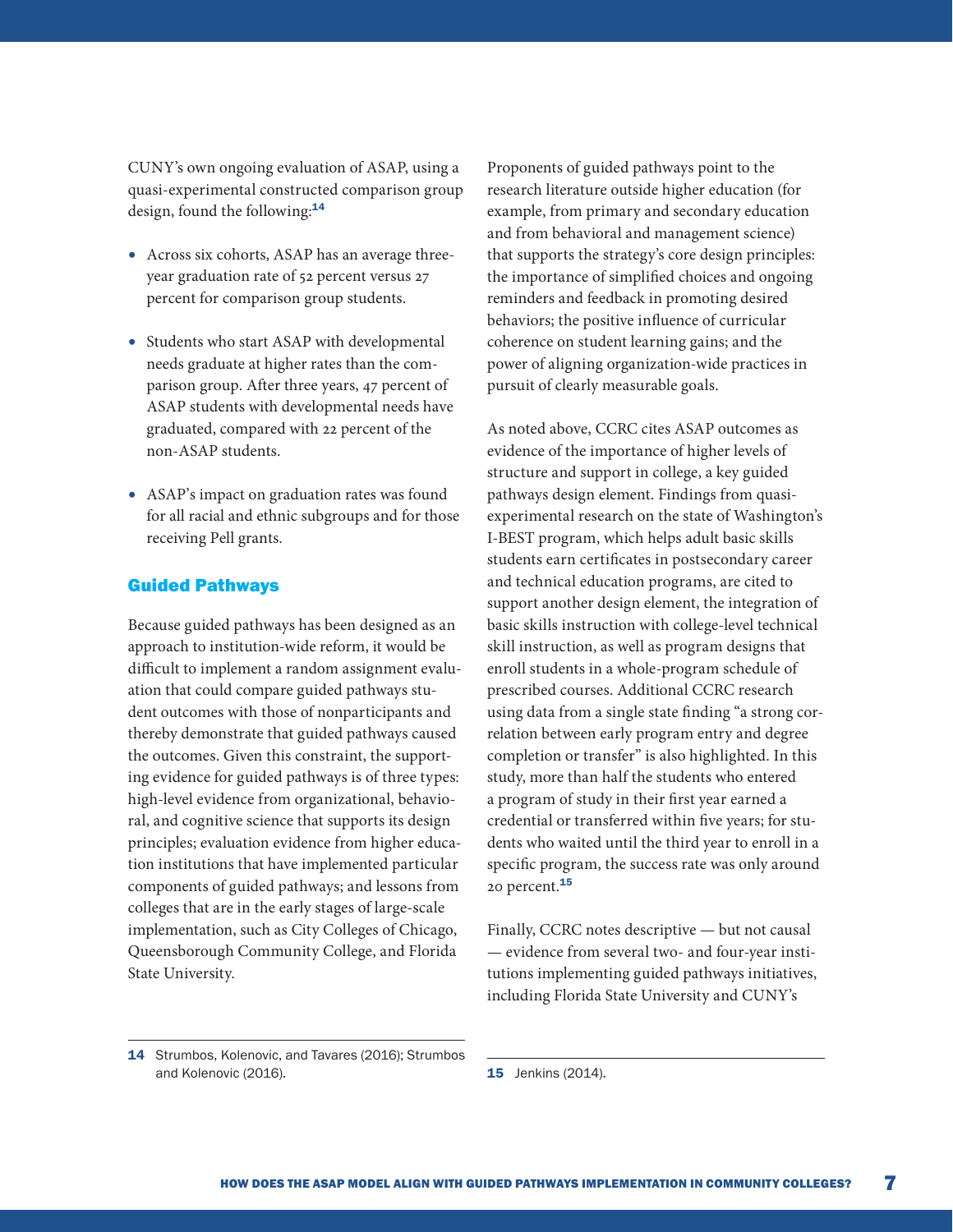newest two-year school, Guttman Community College. In the early 2000s, Florida State implemented default academic program maps, required enrollment in exploratory majors, and expanded proactive advising. The four-year graduation rate increased from 44 percent to 61 percent, and the year-to-year retention rate for first-time-in-college freshmen rose from 86 percent to 92 percent between 2000 and 2009.<sup>16</sup>

# RECONCILING ASAP AND GUIDED PATHWAYS

There is obvious compatibility and overlap between ASAP and guided pathways innovations; it should be possible to integrate the two in an institutional reform effort focused on improving structure, coherence, and support for community college students.

ASAP and guided pathways share an emphasis on acceleration, full-time enrollment, structured programs that offer fewer choices and more support, greater transparency of paths to completion for students, and more mandatory and intrusive advising from day one through completion. Perhaps most important, both ASAP and guided pathways recognize the need for broad and integrated institutional change and reject approaches that nibble around the edges of college practice.

One way to conceptualize alignment between ASAP and guided pathways is to see ASAP as a tested, specific model with a strong evidence base that can be incorporated into guided pathways initiatives. Building ASAP into a guided pathways initiative can address some of the difficulties inherent in trying to implement a set of principles rather than a tested model. ASAP can be a good place to begin if an institution is trying to launch a guided pathways effort but staff members don't know how to knit together some of the key institutional reforms that guided pathways promotes. Adopting ASAP might enable colleges to eliminate the need to start from scratch in putting specific guided pathways reforms into practice, particularly in areas such as intrusive advising, tutoring, and career planning, accelerated completion of developmental and gatekeeper math and English courses, and increasing full-time enrollment rates.

Some core ASAP elements that are not a priority in guided pathways plans — such as financial support and incentives for low-income students — could be integrated into a comprehensive guided pathways-based institutional reform effort. Similarly, some design elements that are foundational to guided pathways — such as the structured process for mapping and streamlining program paths could benefit an institution implementing ASAP if those revisions were made universally, thus easing the burden on ASAP staff members. Finally, some reform elements, though shared, are more fully developed in one or the other approach: ASAP's intrusive advising component is a tested innovation and has been refined during the past few years. Conversely, guided pathways program maps and technology solutions being incorporated into reform efforts could strengthen next-generation ASAP programs.

# WHAT IS KNOWN ABOUT ASAP AND GUIDED PATHWAYS COSTS

Institutions and state leaders interested in both ASAP and guided pathways want to understand the cost implications of these reforms — and whether there might be efficiencies to the inte-

**16** Jenkins (2014).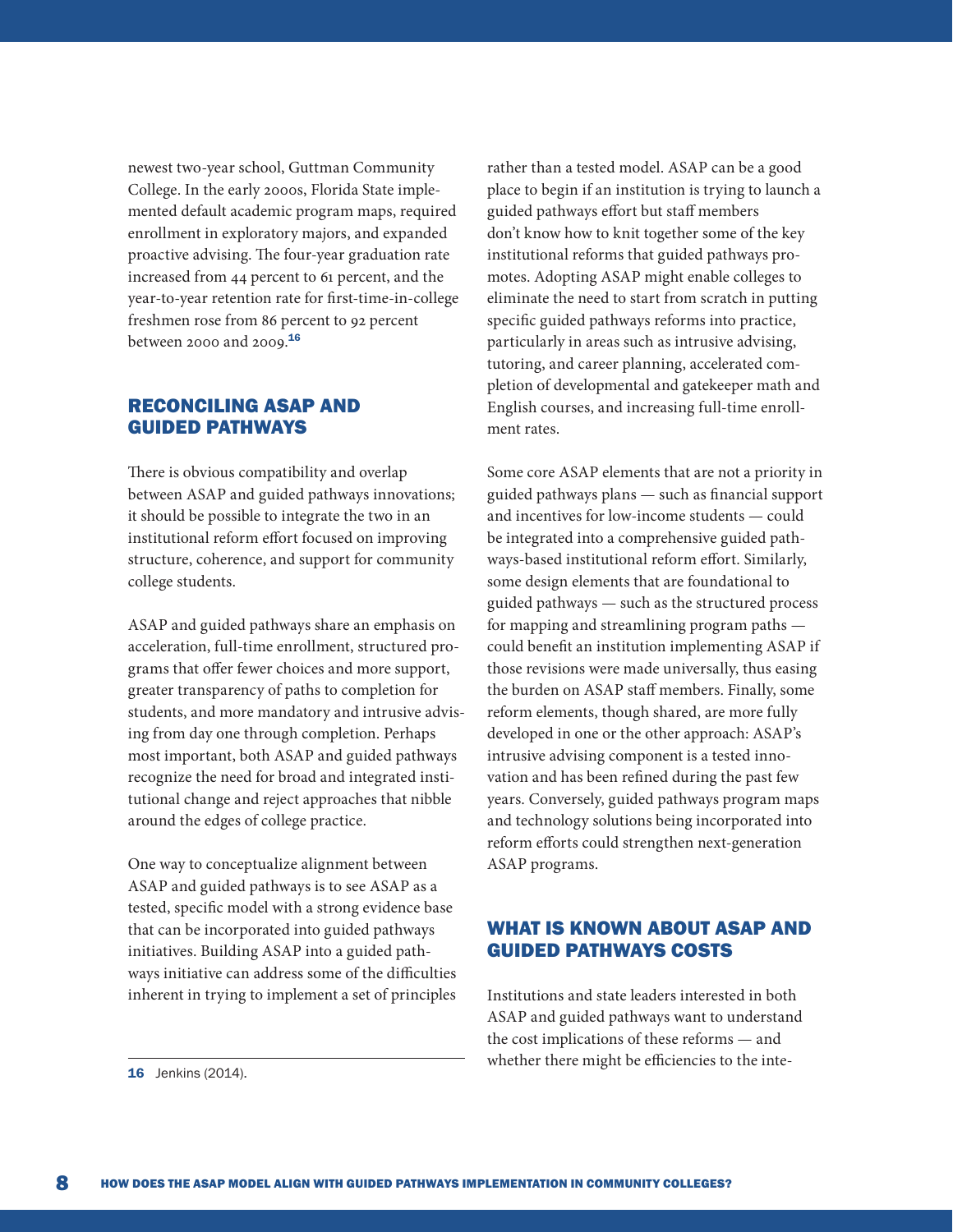gration of the two approaches in a comprehensive institutional reform effort. Unfortunately, available information about costs does not allow for a comparative analysis. While ASAP program and component costs are clear, there are currently no estimates of what it costs to effectively implement any specific guided pathways institutional intervention. As a result, there is no way to do an apples-to-apples analysis or to quantify cost efficiencies that could emerge from the integration of ASAP and guided pathways.

The costs of the CUNY ASAP model are well documented. The additional cost, above usual CUNY full-time enrollment allocations, of the three-year CUNY ASAP project evaluated by MDRC was \$4,676 per student per year for the study cohorts.<sup>17</sup> At current scale with students enrolled at nine colleges, CUNY estimates per-student additional cost to have dropped to around \$3,700 per student per year. The Ohio ASAP demonstration project based on the ASAP model has an even lower per participant cost at about \$3,000 per student per year, based on local salaries and adjustments made to the model to suit the local context.<sup>18</sup>

Henry Levin of the Center for Benefit-Cost Studies of Education at Teachers College, Columbia University, conducted a cost-effectiveness and cost-benefit study of CUNY ASAP. Because ASAP leads students to graduate more quickly, and because more students graduate overall, the study found an average savings of \$6,500 per graduate.<sup>19</sup> When the analysis was broadened to include possible increases in future earnings and tax revenues as well as the possibility of reduced social service costs, Levin and his team estimated the total

- 17 Scrivener et al. (2015).
- 18 Sommo and Ratledge (2016).
- 19 Levin and Garcia (2012).

*Adopting ASAP might enable colleges to eliminate the need to start from scratch in putting specific guided pathways reforms into practice.*

net benefits of 1,000 enrolled ASAP students as \$46.5 million higher than for a comparison group of 1,000 non-ASAP students.<sup>20</sup>

Bailey and his colleagues have modeled the overall cost implications of moving from a cafeteria model of community college operations to a guided pathways approach and have specified the largest sources of additional costs. However, their analysis does not include specific per student cost estimates. The authors focus on "pathway cost," defined as "the institution's spending on an individual student as he or she takes courses over time."<sup>21</sup> They distinguish between the pathway cost *per student* and the pathway cost *per completion*. They show that by removing obstacles to progression — for example, implementing developmental education reform that reduces the number of students who enroll in and take remedial courses — the cost per completion can be reduced. Conversely, though, ill-considered cost-cutting — for example, increasing the student-to-adviser ratio — is likely to result in higher cost per completion. They then show how improving institutional performance on intermediate milestones along the way to completion (for example, a 20 percent increase in earning 12 or more credits in Year 1) would affect pathway cost, completion rates, pathway cost per completion, and net revenue for the institution as patterns of enrollment, persistence, and time to completion shift.

21 Bailey, Jaggars, and Jenkins (2015a), p. 176.

<sup>20</sup> Levin and Garcia (2013).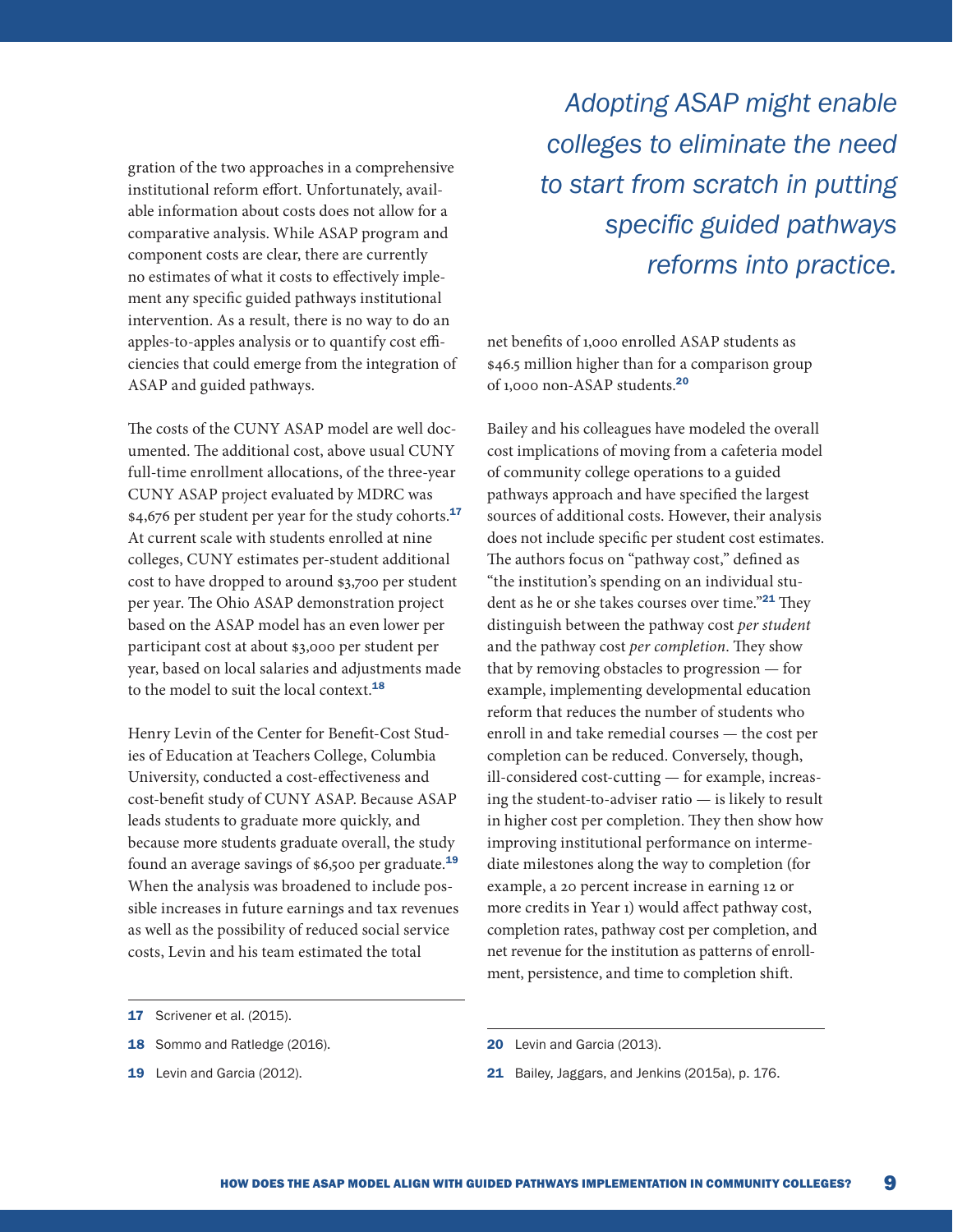The CCRC researchers conclude that a well-run institution that adopts the guided pathways approach can improve student completion and lower pathway cost per completion — with only a small effect on overall institutional revenue.

As for overall cost implications, Bailey and his colleagues suggest that "community colleges will require somewhat more resources to design and implement guided pathways successfully, increase efficiency without jeopardizing educational quality, maintain access for disadvantaged students, and remain responsive to community needs."<sup>22</sup> Costs will go up as more students persist and as reforms require additional per student investment. Net operating costs are likely to rise modestly, they conclude, and short-term transitional costs will be incurred for planning and implementation, faculty and staff professional development, and upgraded information systems to track and communicate with students. While colleges that have implemented guided pathways reforms are described as seeming to cover costs of the initiative by reallocating existing resources, the authors see the need for more state investment to cover costs beyond those that can be supported by reallocation.<sup>23</sup>

23 Bailey, Jaggars, and Jenkins (2015a).

## REFERENCES

- Bailey, Thomas R., Shanna Smith Jaggars, and Davis Jenkins. 2015a. *Redesigning America's Community Colleges: A Clearer Path to Student Success*. Cambridge, MA: Harvard University Press.
- Bailey, Thomas, Shanna Smith Jaggars, and Davis Jenkins. 2015b. *What We Know About Guided Pathways*. New York: Community College Research Center, Teachers College, Columbia University.
- Boykin, Daniela, and Amy Prince. 2015. *Inside ASAP: A Resource Guide on Program Structure, Components, and Management*. New York: City University of New York.
- Community College Research Center and the AACC Pathways Project. 2016. "What Is the Pathways Model?" Website: www.irsc.edu/uploadedFiles/ FacultyStaff/Pathways-Model-Description.pdf.
- Complete College America. 2013. *Guided Pathways to Success: Boosting College Completion*. Website: www.completecollege.org/docs/GPS%20 BOOKLET%2006-14%20FINAL.pdf.
- Jenkins, Davis. 2014. *Redesigning Community Colleges for Student Success: Overview of the Guided Pathways Approach*. New York: Community College Research Center, Teachers College, Columbia University.
- Levin, Henry M., and Emma Garcia. 2012. *Cost-Effectiveness of Accelerated Study in Associate Programs (ASAP) of the City University of New York (CUNY)*. New York: Center for Benefit-Cost Studies of Education, Teachers College, Columbia University.
- Levin, Henry M., and Emma Garcia. 2013. *Benefit-Cost Analysis of Accelerated Study in Associate Programs (ASAP) of the City University of New York (CUNY)*. New York: Center for Benefit-Cost Studies of Education, Teachers College, Columbia University.
- Scrivener, Susan, Michael J. Weiss, Alyssa Ratledge, Timothy Rudd, Colleen Sommo, and Hannah Fresques. 2015. *Doubling Graduation Rates: Three-Year Effects of CUNY's Accelerated Study in Associate Programs (ASAP) for Developmental Education Students*. New York: MDRC.

<sup>22</sup> Bailey, Jaggars, and Jenkins (2015a), p. 192.